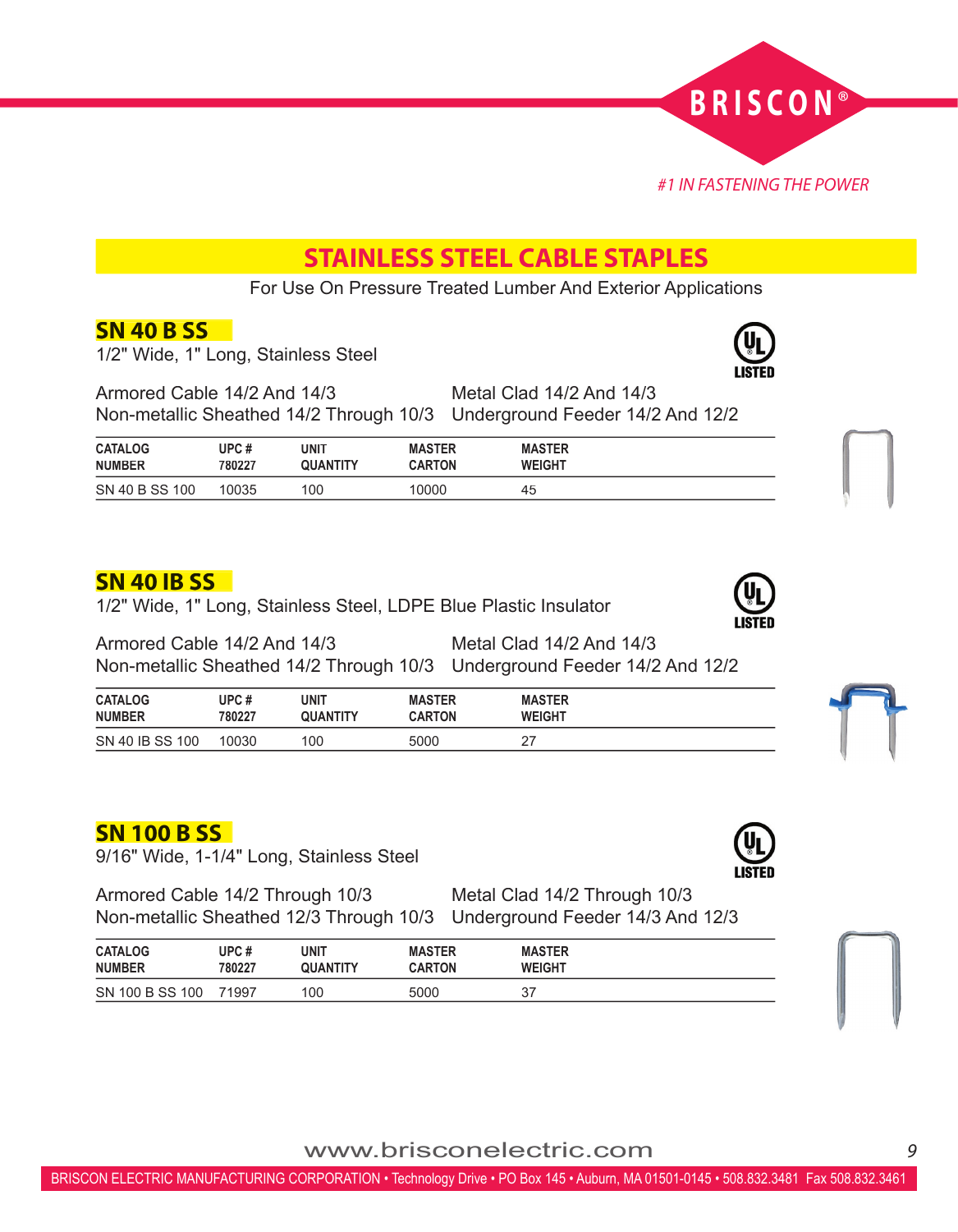

#### **SN 100 IB SS**

9/16" Wide, 1-1/4" Long, Stainless Steel, LDPE Yellow Plastic Insulator

Armored Cable 14/2 Through 10/3 Metal Clad 14/2 Through 10/3 Non-metallic Sheathed 14/3 Parallel (Flat)

Non-metallic Sheathed 14/2 Through 10/3 Underground Feeder 14/2 Through 12/3

| <b>CATALOG</b>   | UPC #  | unit     | <b>MASTER</b> | <b>MASTER</b>    |  |
|------------------|--------|----------|---------------|------------------|--|
| <b>NUMBER</b>    | 780227 | QUANTITY | <b>CARTON</b> | <b>WEIGHT</b>    |  |
| SN 100 IB SS 100 | 72617  | 100      | 2000          | <b>4 G</b><br>۱o |  |

### **SN 150 B SS**



One Cable **Two Cables** 

Non-metallic Sheathed 14/2 Through 10/3 Non-metallic Sheathed 14/2 Through 12/3 Underground Feeder 14/2 And 12/2 Underground Feeder 14/2 And 12/2

| <b>CATALOG</b>  | UPC #  | <b>UNIT</b>     | <b>MASTER</b> | <b>MASTER</b> |
|-----------------|--------|-----------------|---------------|---------------|
| <b>NUMBER</b>   | 780227 | <b>QUANTITY</b> | <b>CARTON</b> | <b>WEIGHT</b> |
| SN 150 B SS 100 | 75041  | 100             | 5000          | 44            |

### **SN 150 IB SS**

1/2" Wide, 1-1/2" Long, Stainless Steel, LDPE Red Plastic Insulator Extra Long For Securing Up To Two Cables

| One Cable                            |
|--------------------------------------|
| Non-metallic Sheathed 14/2 Through 1 |
| $I$ Inderaround Eeeder 14/2 And 12/2 |

**Two Cables** 0/3 Non-metallic Sheathed 14/2 Through 12/3 Underground Feeder 14/2 And 12/2 Underground Feeder 14/2 And 12/2

| <b>CATALOG</b>   | UPC #  | UNIT            | <b>MASTER</b> | <b>MASTER</b>  |  |
|------------------|--------|-----------------|---------------|----------------|--|
| <b>NUMBER</b>    | 780227 | <b>QUANTITY</b> | <b>CARTON</b> | <b>WEIGHT</b>  |  |
| SN 150 IB SS 100 | 75031  | 100             | 5000          | 5 <sup>1</sup> |  |



*<sup>10</sup>* www.brisconelectric.com